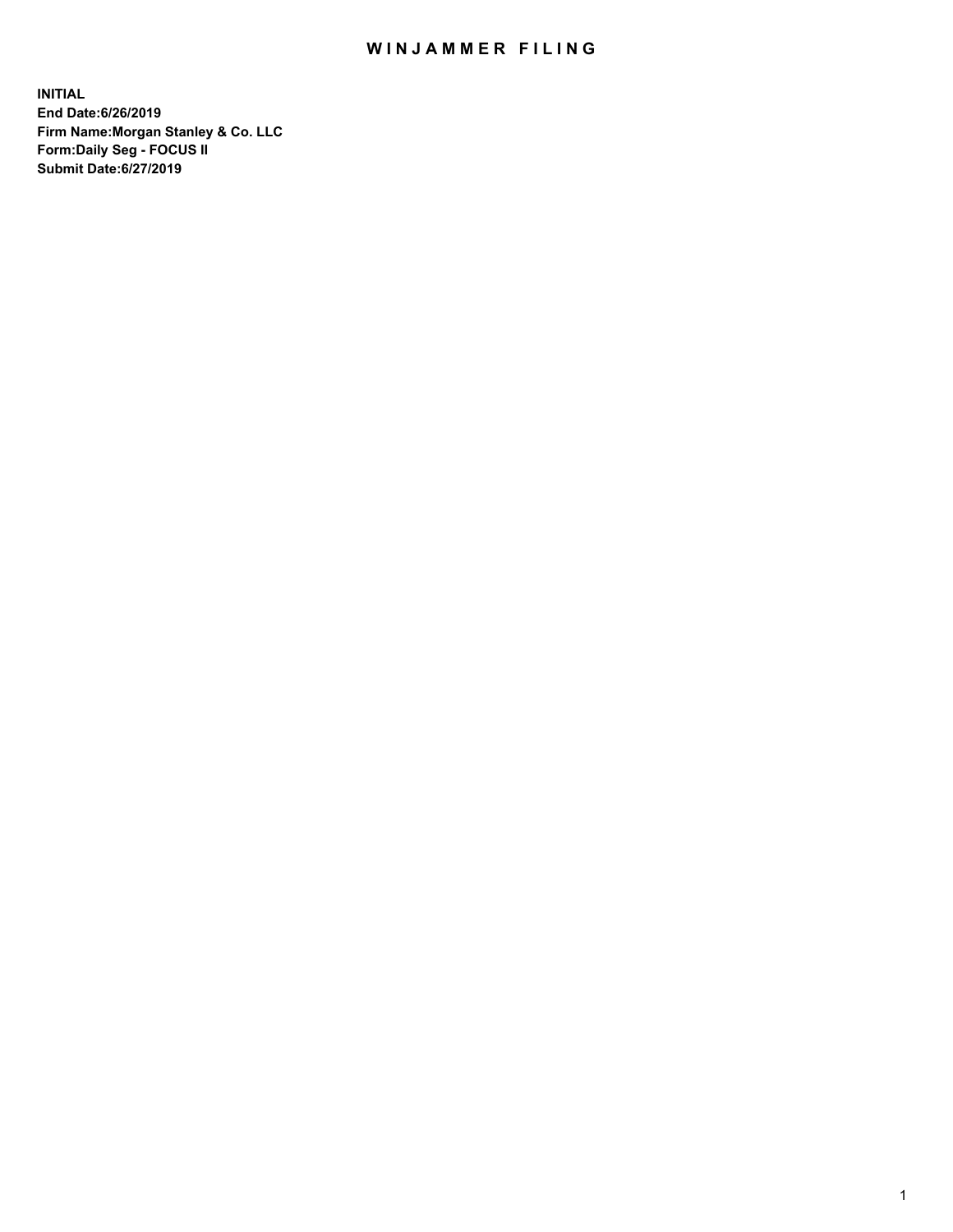**INITIAL End Date:6/26/2019 Firm Name:Morgan Stanley & Co. LLC Form:Daily Seg - FOCUS II Submit Date:6/27/2019 Daily Segregation - Cover Page**

| Name of Company                                                                                                                                                                                                                                                                                                                | Morgan Stanley & Co. LLC                                    |
|--------------------------------------------------------------------------------------------------------------------------------------------------------------------------------------------------------------------------------------------------------------------------------------------------------------------------------|-------------------------------------------------------------|
| <b>Contact Name</b>                                                                                                                                                                                                                                                                                                            | <b>Ikram Shah</b>                                           |
| <b>Contact Phone Number</b>                                                                                                                                                                                                                                                                                                    | 212-276-0963                                                |
| <b>Contact Email Address</b>                                                                                                                                                                                                                                                                                                   | Ikram.shah@morganstanley.com                                |
| FCM's Customer Segregated Funds Residual Interest Target (choose one):<br>a. Minimum dollar amount: : or<br>b. Minimum percentage of customer segregated funds required:% ; or<br>c. Dollar amount range between: and; or<br>d. Percentage range of customer segregated funds required between: % and %.                       | 235,000,000<br><u>0</u><br>00<br>00                         |
| FCM's Customer Secured Amount Funds Residual Interest Target (choose one):<br>a. Minimum dollar amount: ; or<br>b. Minimum percentage of customer secured funds required:%; or<br>c. Dollar amount range between: and; or<br>d. Percentage range of customer secured funds required between:% and%.                            | 140,000,000<br><u>0</u><br>0 <sub>0</sub><br>0 <sub>0</sub> |
| FCM's Cleared Swaps Customer Collateral Residual Interest Target (choose one):<br>a. Minimum dollar amount: ; or<br>b. Minimum percentage of cleared swaps customer collateral required:% ; or<br>c. Dollar amount range between: and; or<br>d. Percentage range of cleared swaps customer collateral required between:% and%. | 92,000,000<br><u>0</u><br><u>00</u><br>0 <sub>0</sub>       |

Attach supporting documents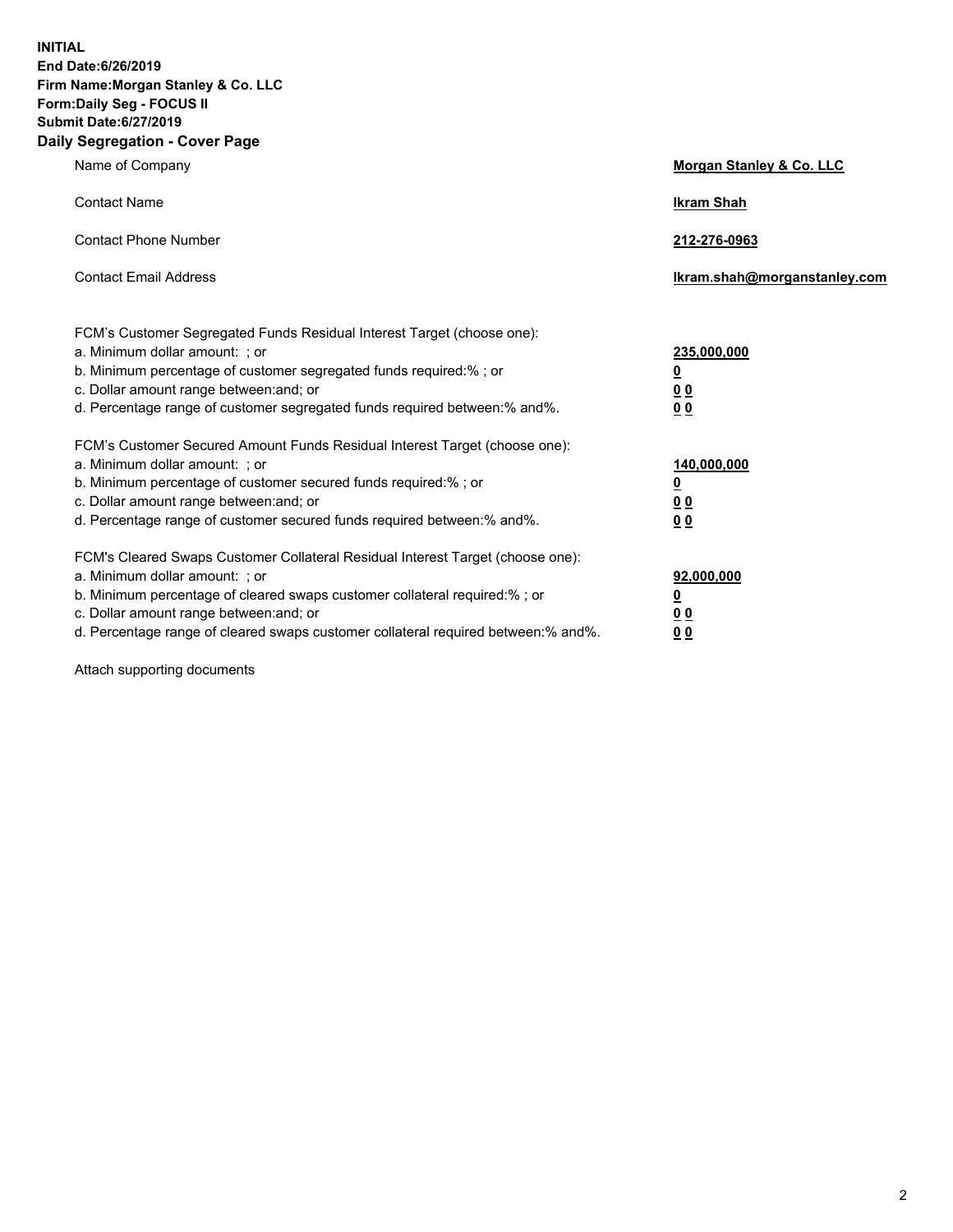## **INITIAL End Date:6/26/2019 Firm Name:Morgan Stanley & Co. LLC Form:Daily Seg - FOCUS II Submit Date:6/27/2019 Daily Segregation - Secured Amounts** Foreign Futures and Foreign Options Secured Amounts Amount required to be set aside pursuant to law, rule or regulation of a foreign government or a rule of a self-regulatory organization authorized thereunder **0** [7305] 1. Net ledger balance - Foreign Futures and Foreign Option Trading - All Customers A. Cash **2,901,736,515** [7315] B. Securities (at market) **2,573,453,812** [7317] 2. Net unrealized profit (loss) in open futures contracts traded on a foreign board of trade **-24,588,439** [7325] 3. Exchange traded options a. Market value of open option contracts purchased on a foreign board of trade **19,699,512** [7335] b. Market value of open contracts granted (sold) on a foreign board of trade **-12,169,458** [7337] 4. Net equity (deficit) (add lines 1. 2. and 3.) **5,458,131,942** [7345] 5. Account liquidating to a deficit and account with a debit balances - gross amount **91,511,209** [7351] Less: amount offset by customer owned securities **-90,424,723** [7352] **1,086,486** [7354] 6. Amount required to be set aside as the secured amount - Net Liquidating Equity Method (add lines 4 and 5) **5,459,218,428** [7355] 7. Greater of amount required to be set aside pursuant to foreign jurisdiction (above) or line 6. **5,459,218,428** [7360] FUNDS DEPOSITED IN SEPARATE REGULATION 30.7 ACCOUNTS 1. Cash in banks A. Banks located in the United States **349,516,439** [7500] B. Other banks qualified under Regulation 30.7 **243,432,682** [7520] **592,949,121** [7530] 2. Securities A. In safekeeping with banks located in the United States **796,184,486** [7540] B. In safekeeping with other banks qualified under Regulation 30.7 **0** [7560] **796,184,486** [7570] 3. Equities with registered futures commission merchants A. Cash **4,799,529** [7580] B. Securities **0** [7590] C. Unrealized gain (loss) on open futures contracts **1,732,940** [7600] D. Value of long option contracts **0** [7610] E. Value of short option contracts **0** [7615] **6,532,469** [7620] 4. Amounts held by clearing organizations of foreign boards of trade A. Cash **0** [7640] B. Securities **0** [7650] C. Amount due to (from) clearing organization - daily variation **0** [7660] D. Value of long option contracts **0** [7670] E. Value of short option contracts **0** [7675] **0** [7680] 5. Amounts held by members of foreign boards of trade A. Cash **2,495,330,317** [7700] B. Securities **1,777,269,326** [7710] C. Unrealized gain (loss) on open futures contracts **-26,321,380** [7720] D. Value of long option contracts **19,699,512** [7730] E. Value of short option contracts **-12,169,458** [7735] **4,253,808,317** [7740] 6. Amounts with other depositories designated by a foreign board of trade **0** [7760] 7. Segregated funds on hand **0** [7765] 8. Total funds in separate section 30.7 accounts **5,649,474,393** [7770] 9. Excess (deficiency) Set Aside for Secured Amount (subtract line 7 Secured Statement Page 1 from Line 8) **190,255,965** [7380]

- 10. Management Target Amount for Excess funds in separate section 30.7 accounts **140,000,000** [7780]
- 11. Excess (deficiency) funds in separate 30.7 accounts over (under) Management Target **50,255,965** [7785]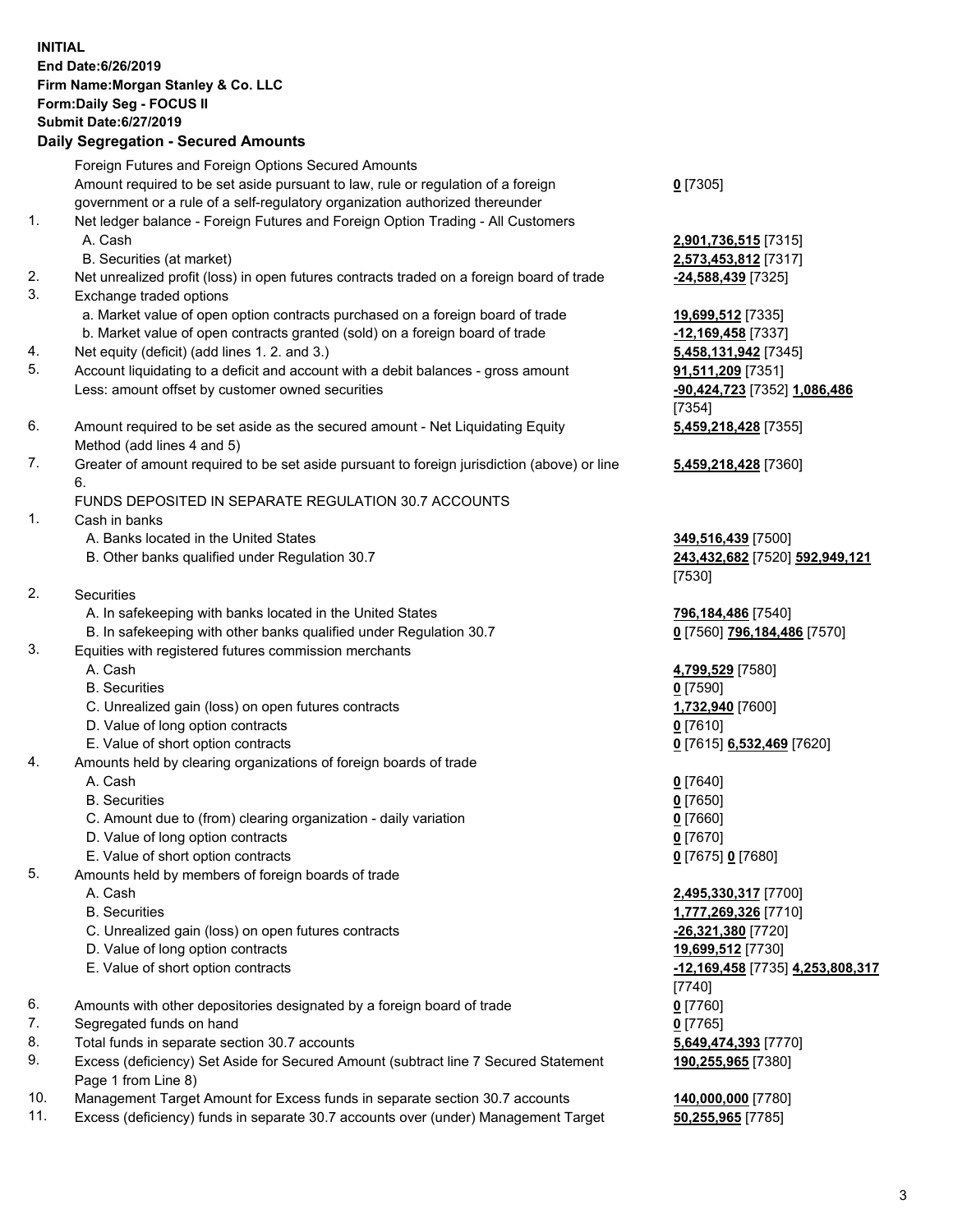**INITIAL End Date:6/26/2019 Firm Name:Morgan Stanley & Co. LLC Form:Daily Seg - FOCUS II Submit Date:6/27/2019 Daily Segregation - Segregation Statement** SEGREGATION REQUIREMENTS(Section 4d(2) of the CEAct) 1. Net ledger balance A. Cash **6,204,777,921** [7010] B. Securities (at market) **5,848,392,189** [7020] 2. Net unrealized profit (loss) in open futures contracts traded on a contract market **3,476,877,473** [7030] 3. Exchange traded options A. Add market value of open option contracts purchased on a contract market **555,153,216** [7032] B. Deduct market value of open option contracts granted (sold) on a contract market **-330,417,612** [7033] 4. Net equity (deficit) (add lines 1, 2 and 3) **15,754,783,187** [7040] 5. Accounts liquidating to a deficit and accounts with debit balances - gross amount **479,230,997** [7045] Less: amount offset by customer securities **-477,157,804** [7047] **2,073,193** [7050] 6. Amount required to be segregated (add lines 4 and 5) **15,756,856,380** [7060] FUNDS IN SEGREGATED ACCOUNTS 7. Deposited in segregated funds bank accounts A. Cash **4,238,348,213** [7070] B. Securities representing investments of customers' funds (at market) **0** [7080] C. Securities held for particular customers or option customers in lieu of cash (at market) **558,458,689** [7090] 8. Margins on deposit with derivatives clearing organizations of contract markets A. Cash **6,036,035,262** [7100] B. Securities representing investments of customers' funds (at market) **0** [7110] C. Securities held for particular customers or option customers in lieu of cash (at market) **5,289,933,500** [7120] 9. Net settlement from (to) derivatives clearing organizations of contract markets **-312,700,504** [7130] 10. Exchange traded options A. Value of open long option contracts **555,153,216** [7132] B. Value of open short option contracts **-330,417,612** [7133] 11. Net equities with other FCMs A. Net liquidating equity **8,129,274** [7140] B. Securities representing investments of customers' funds (at market) **0** [7160] C. Securities held for particular customers or option customers in lieu of cash (at market) **0** [7170] 12. Segregated funds on hand **0** [7150] 13. Total amount in segregation (add lines 7 through 12) **16,042,940,038** [7180] 14. Excess (deficiency) funds in segregation (subtract line 6 from line 13) **286,083,658** [7190]

- 15. Management Target Amount for Excess funds in segregation **235,000,000** [7194]
- 16. Excess (deficiency) funds in segregation over (under) Management Target Amount Excess

**51,083,658** [7198]